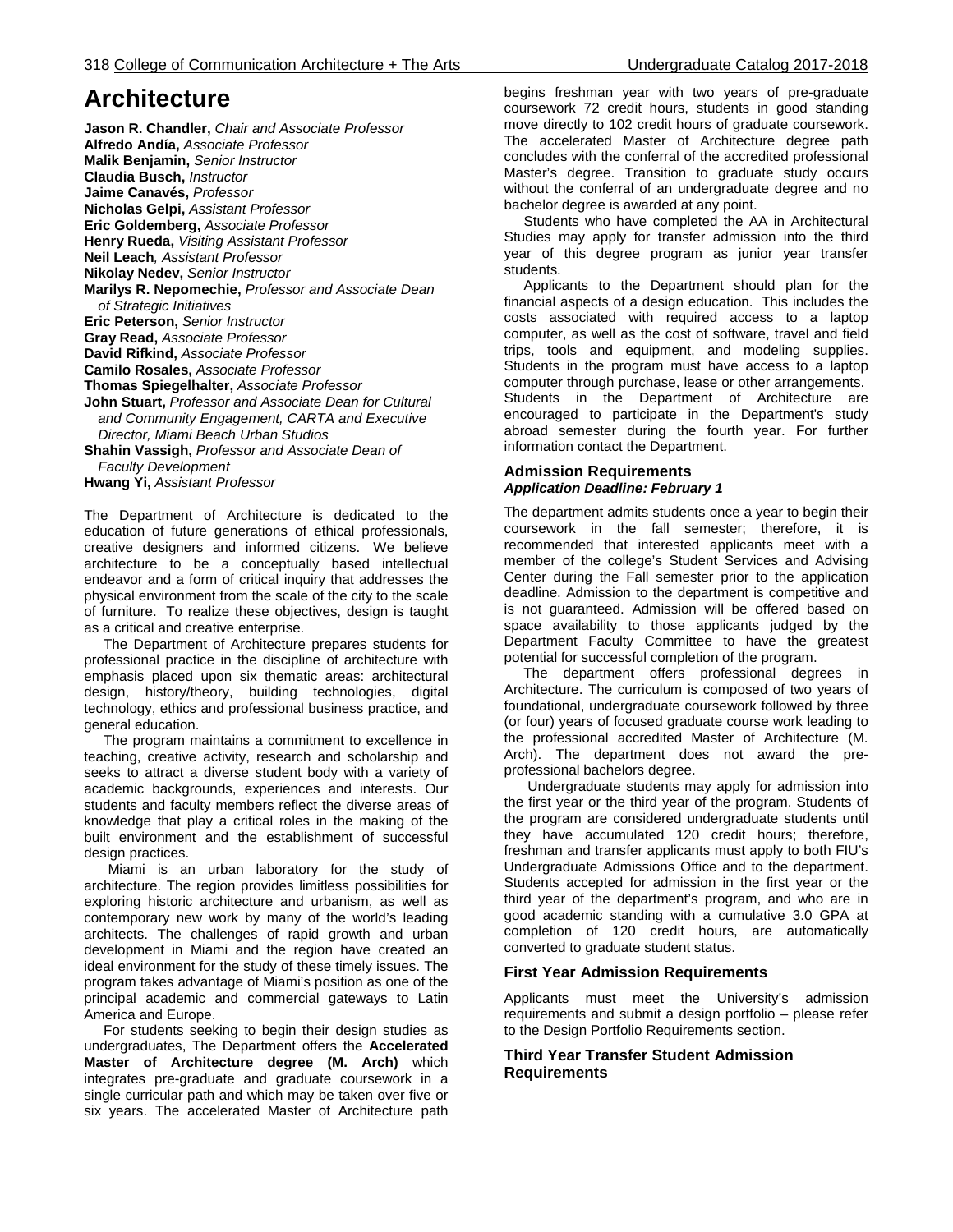Applicants for third year admission must meet the University's admission requirements and submit a design portfolio – please refer to the Design Portfolio Requirements section. Students who have completed an AA in architectural studies must meet the following requirements: minimum cumulative GPA of 3.0; completed design studio courses 1 through 4 with a grade of 'C' or better; and be judged by the Faculty Admissions Committee to have passed a competitive portfolio review. Only grades of 'C' or higher (2.0 on a 4.0 grading scale) are accepted for transfer of applicable prerequisite and core courses from other institutions.

**Transfer Students:** University policy allows the transfer of 60 lower division credits. Additional upper-division transfer credits may be accepted. For most transfer students it will be necessary to take a certain number of undergraduate credits at FIU in order to achieve the minimum required to satisfy the degree requirements.

### **Third Year Native Student Admission Requirements**

FIU undergraduate students who wish to change their major to architecture should check program requirements and be advised by the college's undergraduate advisors well in advance of application for admission.

### **Design Portfolio Requirements**

As part of each department's admission review process, all students are required to submit a design portfolio demonstrating the candidate's creative abilities as well as their level of design. The design portfolio is evaluated based on a candidate's demonstrated sense of composition, attention to detail, graphic communication skills, expressive quality, and sense of space, accuracy, and observation. The design portfolio should be formatted on 8.5'' x 11" sheets, bound or carefully packaged, with a maximum thickness of 3". Applicants may also include 11' x 17" sheets provided they are folded to 8.5" x 11". Design portfolios may include two-dimensional storyboards (a sequence of still images that show a story), computer printouts, and photographs of small three-dimensional models/projects. The design portfolio cannot contain slides, videos, computer discs, or other formats that require electric power to view.

### **First Year Design Portfolio Requirements**

All candidates' design portfolios must include a one-page<br>(maximum) statement outlining your intentions, statement outlining your intentions, aspirations, and purpose in pursuing a professional degree. In addition, all candidates' design portfolios require three freehand drawings based on accurate observations: (1) a drawing of a stair or stairs, (2) a drawing of a bicycle or bicycles or a part of a bicycle or bicycles, and (3) a drawing of your own choice. These drawings may be in ink, pencil or charcoal. In addition to the three required freehand drawings, the first year design portfolio may contain reproductions of a two-or-three dimensional work.

### **Third Year Transfer Portfolio Requirements**

All candidates' design portfolios must include a one-page (maximum) statement outlining your intentions, aspirations, and purpose in pursuing a professional

degree. The design portfolio should include no more than 10 examples of your design work executed within the past two years. Examples include, but are not limited to, studies of buildings that demonstrate your analytical ability. Recent art and/or design projects that an applicant completed in collaboration with others are acceptable as long as the example contains an explanation of the applicant's role in the process. Portfolios should not contain samples of architectural or interior design construction documents either by hand or by computer.

### **Student Work**

Student work submitted to the Department in satisfaction of course or degree requirements becomes the physical property of the Department. However, students retain all rights to the intellectual property of such work. This work may include papers, drawings, models, and other materials. The Department assumes no responsibility for safeguarding such materials. At its discretion, the Department may retain, return, or discard such materials. The Department will not normally discard the materials of current students without giving them a chance to reclaim them.

 Students must petition the Department in writing for any deviation from the established policies.

### **Progression Requirements**

No grade below a 'C' will be accepted for graduation in required courses or professional electives.

### **Undergraduate to Graduate Standing**

Students will be evaluated for matriculation to graduate status based upon their graduate GPA at the end of the spring semester of their 4<sup>th</sup> year (provided they have earned a minimum of 120 total credits). The criteria listed below must be satisfied:<br>1. A minimum of 120

- 1. A minimum of 120 earned credits (counting no more than 60 lower-division transfer credits),
- 2. 3.0 or higher GPA in graduate level coursework (5000 level or higher), and
- 3. Completion of undergraduate coursework.

### **Master's Project/Thesis Requirement**

Graduate students in all masters degree programs are required to undertake a master's project or a master's thesis as part of their course of study in the Department of Architecture.

### **Study Abroad**

Study abroad is an important component of the Department of Architecture. Our study abroad center is located in Genoa, Italy. The Genoa center is ideally situated in the historic center of the city in a renovated former convent dating from the 13th century. During the semester abroad in Italy, students are afforded an opportunity to study those artistic, architectural, landscape and interior spaces and artifacts that have long been acknowledged for their exceptional and enduring value to Western design culture. In addition to study abroad in Genoa during the Fall semester, study abroad opportunities are frequently made available during the summer.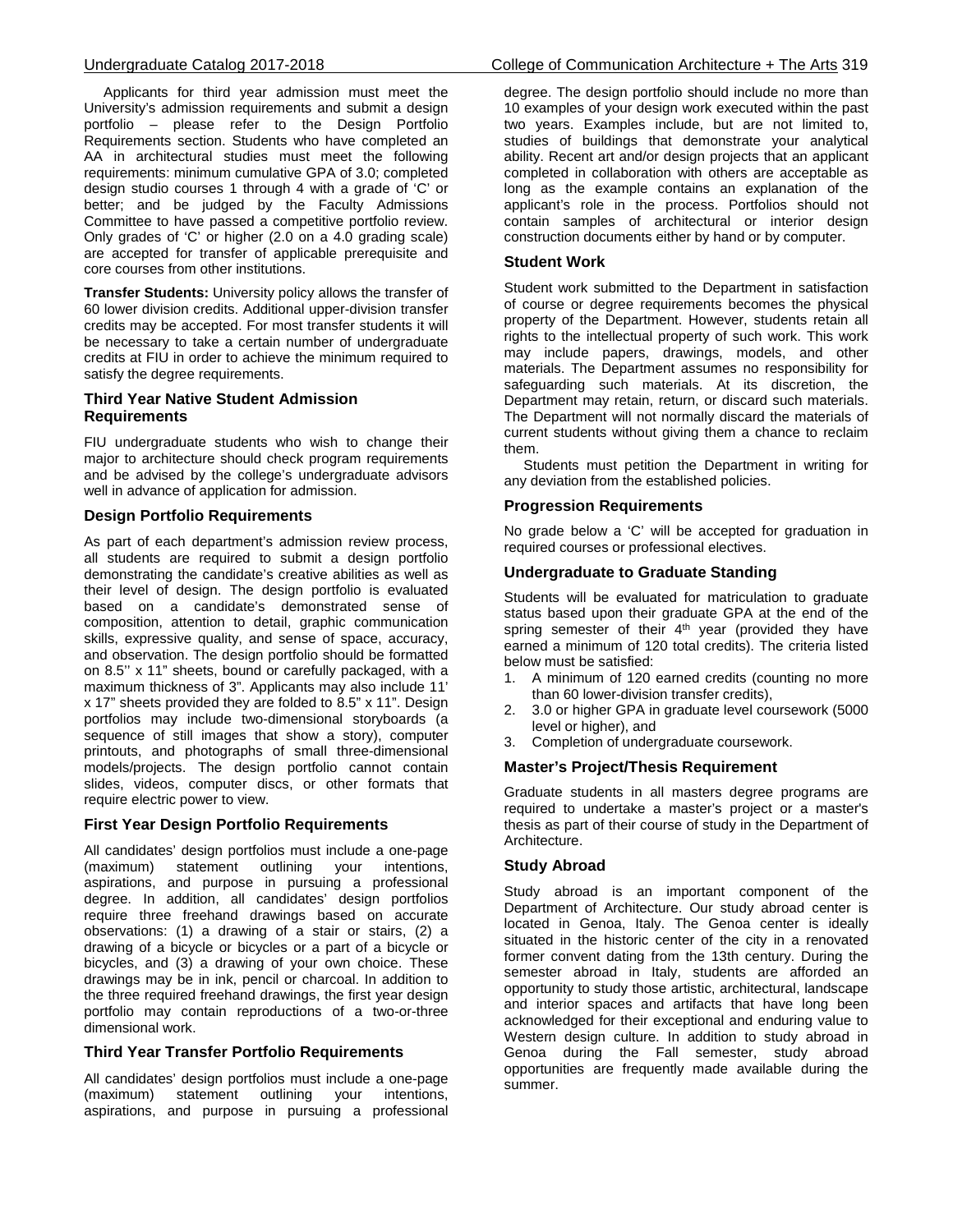### **Miami Beach Urban Studios (MBUS)**

MBUS offers architecture students a unique opportunity to study in one of the nation's most vibrant and artistic urban centers. While studying at MBUS, students gain valuable professional experience working with local design practitioners, and with innovative public and private organizations in the area. Located in the iconic 420 Lincoln Road building, MBUS provides architecture students expansive gallery/exhibition spaces, design studios, and classroom space, that encourage collaborative explorations with students studying in other areas of study within the College of Architecture and The Arts, including: Music, Art, Art History, Theater, and Communication Arts. MBUS provides students with a base from which they may explore local fine arts, designs, performances, museums and galleries, including FIU's The Wolfsonian-FIU, located only blocks away. Important areas of study for architecture students at MBUS include, but not limited to, Sustainability, Historic Preservation, Urbanism, Hospitality Design, Community Design, and Architecture and Real Estate Development.

### **Accelerated Master of Architecture**

### **Degree Program Hours: 174**

The accelerated Master of Architecture program provides a seamless course of study leading from undergraduate freshman year to the conferral of the Professional Master of Architecture degree (M. Arch). The Accelerated M. Arch is comprised of 174 credit hours of integrated pregraduate and graduate coursework. The degree consists of 72 credit hours of pre-graduate coursework which is taken over two years and is followed by 102 credit hours of graduate coursework which can be completed in either three or four years. Students in the accelerated M. Arch program are awarded the professional Master's degree without first having to earn an undergraduate degree. As such, no Bachelor's degree is awarded.

 The accelerated path provides the student with a solid base of knowledge in the discipline of architecture and a broadly based general education. The first two years of pre-graduate coursework are characterized by a broad interdisciplinary framework, with emphasis placed upon six thematic areas; general education studies, architectural design studies, architectural history & theory, building & digital technologies, and ethics & professional practice. The goal of the educational experience is to develop critical thinking and synthetic design abilities using creative problem solving, analytic skills and the capacity for speculative design. The program is committed to educating students to form independent design judgments grounded in the larger contexts of intellectual inquiry and the general pursuit of knowledge. The fully integrated pregraduate and graduate course of study covers the comprehensive knowledge and professional skills required for a professional career in the discipline of architecture. The program remains committed to design excellence by providing its students an unsurpassed professional education in architecture.

### **NAAB Statement**

In the United States, most state registration boards require a degree from an accredited professional degree program as a prerequisite for licensure. The National Architectural Accrediting Board (NAAB), which is the sole agency authorized to accredit U.S. professional degree programs in architecture, recognizes three types of degrees: the Bachelor of Architecture, the Master of Architecture, and the Doctor of Architecture. A program may be granted a 6-year, 3-year, or 2-year term of accreditation, depending on the extent of its conformance with established educational standards.

 Doctor of Architecture and Master of Architecture degree programs may consist of a pre-professional undergraduate degree and a professional graduate degree that, when earned sequentially, constitute an accredited professional education. However, the pre-professional degree is not, by itself, recognized as an accredited degree.

 Florida International University, College of Architecture and The Arts, Department of Architecture offers the following NAAB-accredited degree programs:

**Master of Architecture (72 undergraduate credits + 102 graduate credits)**

**Master of Architecture (pre-professional degree + 60 graduate credits)**

**Master of Architecture (non-pre-professional degree + 105 graduate credits)**

Next accreditation visit for all programs: 2017

|                                   | Pre-Graduate Level Course Requirements (72)         |                |
|-----------------------------------|-----------------------------------------------------|----------------|
| <b>ARC 1131</b>                   | Design Graphics 1                                   | 2              |
| ARC 1132                          | Design Graphics 2                                   | $\overline{2}$ |
| ARC 1301                          | Design Studio 1                                     | 4              |
| ARC 1302                          | Design Studio 2                                     | 4              |
| ARC 2303                          | Design Studio 3                                     | 4              |
| ARC 2304                          | Design Studio 4                                     | 4              |
| ARC 1461                          | Materials and Methods of Design                     | 3              |
| ARC 4586                          | <b>Structures 1</b>                                 | 1              |
| ARC 4586L                         | Structures 1 Lab                                    | $\overline{2}$ |
| ARC 2701                          | History of Design from Antiquity to the             |                |
|                                   | Middle Ages                                         | 3              |
| ARC 2702                          | History of Design from the Renaissance              |                |
|                                   | to the XIX Century                                  | 3              |
| ARC 4058                          | <b>Fundamentals of Digital Design</b>               | 3              |
| <b>ART 2330C</b>                  | Beginning Figure Drawing                            | 3              |
| Communication (9)                 | Courses are selected from the following categories: |                |
| <b>ENC 1101</b>                   | Writing and Rhetoric I                              | 3              |
| <b>ENC 1102</b>                   | Writing and Rhetoric II                             | 3              |
| <b>SPC 2608</b>                   | <b>Public Speaking</b>                              | 3              |
| <b>Environmental Context (11)</b> |                                                     |                |
| <b>MAC 1114</b>                   | Trigonometry                                        | 3              |
| DUV 2052                          | Dhuoigo without Coloulup L                          | Λ              |

| Trigonometry                         | 3 |
|--------------------------------------|---|
| <b>Physics without Calculus I</b>    | 4 |
| <b>General Physics Laboratory I</b>  |   |
| The Global Environment and Society - |   |
| GL                                   |   |
|                                      |   |

In addition to the courses above, students select 14 credit hours from the UCC catalog or electives with Advisor's approval.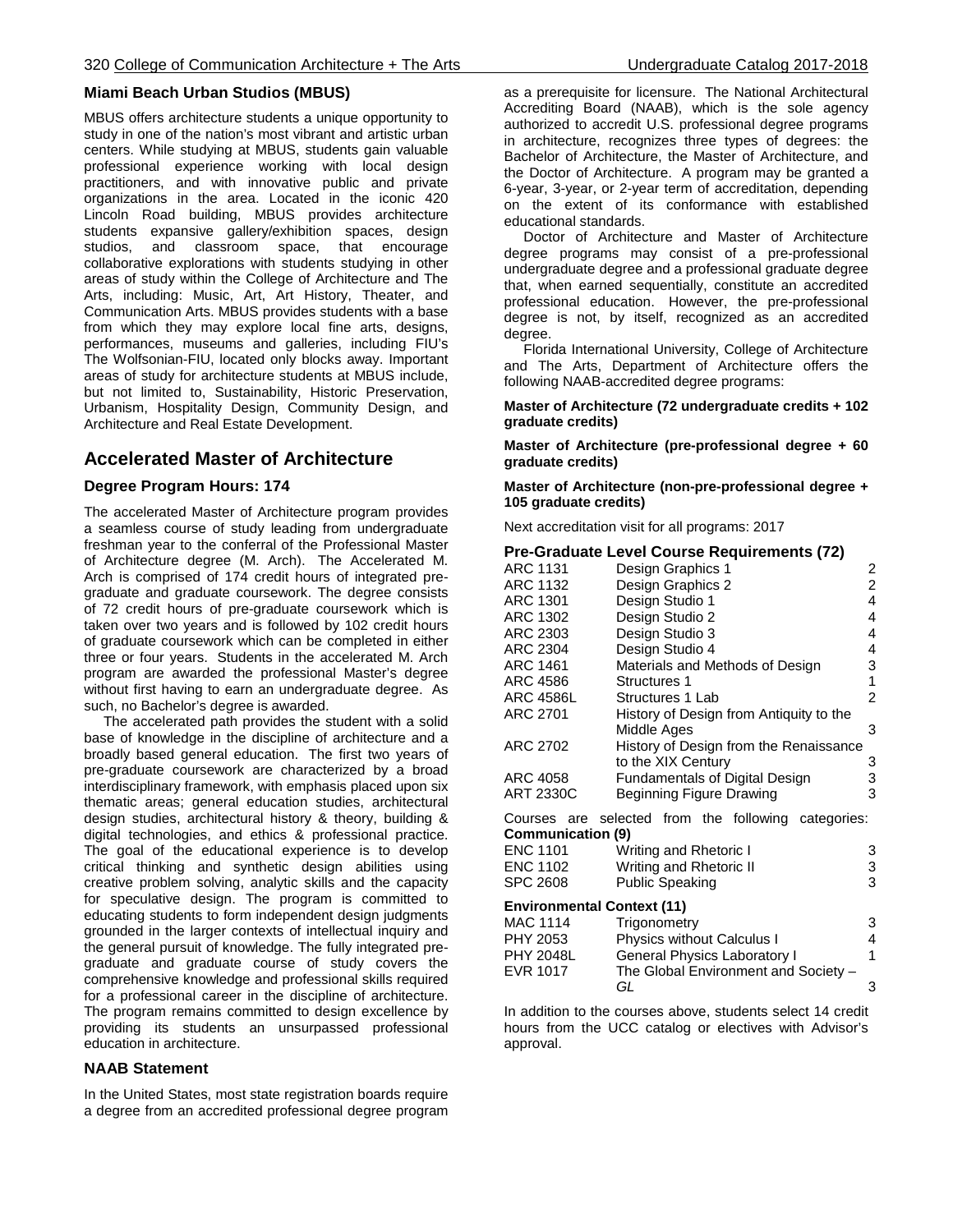### **Graduate Level Course Requirements (102)**

All accelerated M. Arch students must complete the following requirements or their equivalent. A minimum of 102 semester hours are required to graduate:

| ARC 5329         | Architectural Design 5                       | 6              |
|------------------|----------------------------------------------|----------------|
| ARC 5335         | Architectural Design 6                       | 6              |
| ARC 5340         | Architectural Design 7                       | 6              |
| ARC 5343         | Architectural Design 8                       | 6              |
| ARC 5361         | Integrated Comprehensive Design              | 6              |
| ARC 5362         | Architectural Design 9: Sustainable          |                |
|                  | Practices                                    | 6              |
| ARC 6356         | Architectural Design 10                      | 6              |
| ARC 6970         | <b>Master's Project</b>                      | 6              |
| <b>ARC 5744</b>  | History of Design from the XIX Century       |                |
|                  | to Present                                   | 2              |
| <b>ARC 5744L</b> | History of Design from the XIX Century       |                |
|                  | to Present Lab                               | 1              |
| ARC 5249         | Introduction to Design Theories              | 3              |
| <b>ARC 5205</b>  | <b>Advanced Design Theories</b>              | 3              |
| <b>ARC 5554</b>  | Structures 2                                 | 1              |
| <b>ARC 5554L</b> | Structures 2 Lab                             | $\overline{c}$ |
| ARC 5555         | Structures 3                                 | $\overline{1}$ |
| <b>ARC 5555L</b> | Structures 3 Lab                             | $\frac{2}{3}$  |
| ARC 5467         | Materials and Methods of Construction        |                |
| <b>ARC 5176C</b> | Computer Practices in Design II              | 3              |
| ARC 5612         | Environmental Systems in Architecture        |                |
|                  | 1                                            | 3              |
| ARC 5621         | <b>Environmental Systems in Architecture</b> |                |
|                  | $\mathfrak{p}$                               | 3              |
| ARC 5483         | <b>Integrated Building Systems</b>           | 3              |
| ARC 6910         | <b>Graduate Seminar</b>                      | $\frac{3}{3}$  |
| ARC 6280         | <b>Professional Office Practice</b>          |                |
| ARC 5XXX         | <b>ARC Professional Electives</b>            | 9              |
| SOA XXXX         | Open SOA Electives                           | 9<br>3         |
| <b>SPC 5066</b>  | <b>Presentation Skills for Architects</b>    |                |

## **Certificate in the History and Theory of Architecture**

#### **David Rifkind,** *Associate Professor and Coordinator*

The Architecture Department offers a certificate in the history and theory of architecture to students currently enrolled in any of the school's programs at either the undergraduate or graduate level. In addition, motivated students in related areas of study throughout the university are permitted to pursue this certificate through written application to the Chair of the Architecture Department.

 The certificate involves course work in the history and theory of architecture. These courses examine the scope of ideas generated in the discipline in order to reveal and explain the production and reception of architecture. This certificate program focuses upon the historical and theoretical circumstances within the discipline and considers the discipline of architecture through its distinct modes of thought and production and in relation to other spheres of cultural production such as art, technology and politics. By treating architecture as a historical and ideological production as well as a material production, the course work in this certificate program explores the important cultural forces that have conditioned the development and transformation of the discipline of

architecture. This certificate program is open to degreeseeking students only.

### **Certificate Requirements**

The certificate requires 12 semester hours of course work in history and or theory. Courses must be selected from the following approved courses or by written petition to the Chair of the Architecture Department.

#### **Program Requirements**

| ARC 2701        | History of Design from Antiquity to the<br>Middle Ages       |
|-----------------|--------------------------------------------------------------|
| ARC 2702        | History of Design from the Renaissance<br>to the XIX Century |
| ARC 3243        | Introduction to Design Theories                              |
| ARC 4030        | Film and the Architecture of Modern Life                     |
| ARC 4227        | Gender and Architecture                                      |
| ARC 4730        | Culture and Art in Italy                                     |
| ARC 4752        | Architectural History of the Americas                        |
| ARC 4754        | Asian and African Architecture                               |
| <b>ARC 4755</b> | Architecture of the City                                     |
| ARC 4783        | History of Design from the XIX Century                       |
|                 | to Present                                                   |
| ARC 4910        | Research Methods                                             |
| ARC 4799        | Architecture and Landscape                                   |
|                 | Architecture of South Florida                                |
| ARC 4905        | Independent Study                                            |

# **Professional Certificate in Sustainable Construction**

#### **Shahin Vassigh,** *Associate Professor and Coordinator*

This interdisciplinary Professional Certificate provides both traditional students and practicing professionals with a unique learning experience that enhances their design and management capabilities in the emerging field of sustainable building design and construction. The program focuses on an integrated system approach to apply basic engineering science/architectural principles to practical applications through interdisciplinary teamwork. Interested applicants must contact the Program Coordinator prior to registering for the program. This certificate program is open to both degree- and non-degree seeking students.

 The Certificate will be awarded to a student who successfully demonstrates competency in:

#### **Four Core Courses**

| <b>EML 4460</b>                     | Mechanical Engineering Systems and<br><b>Energy Utilization</b> | 3 |  |  |
|-------------------------------------|-----------------------------------------------------------------|---|--|--|
| <b>BCN 4570</b>                     | Sustainable Approach to Construction                            | 3 |  |  |
| ARC 3937/5939                       | GreeN: Designing for Sustainability                             | 3 |  |  |
| <b>CGN 4510</b>                     | Sustainable Building Engineering                                | 3 |  |  |
| One Interdisciplinary Design Course |                                                                 |   |  |  |
|                                     | (registered under one of the following discipline courses)      |   |  |  |
| <b>EML 4905</b>                     | Senior Design Project - GL                                      | 3 |  |  |
| <b>BCN 4910</b>                     | <b>Senior Project</b>                                           | 3 |  |  |
| <b>ARC 4114</b>                     | <b>Special Projects</b>                                         | 3 |  |  |
| <b>CGN 4802</b>                     | Senior Design Project                                           | 3 |  |  |
| <b>One Elective</b>                 |                                                                 |   |  |  |
|                                     | (choose one of the following courses)                           |   |  |  |
| <b>EML 4911</b>                     | Undergraduate Research Projects                                 | 3 |  |  |
| <b>BCN 4911</b>                     | <b>Special Projects</b>                                         | 3 |  |  |
| <b>CGN 4911</b>                     | Undergraduate Research Projects                                 | 3 |  |  |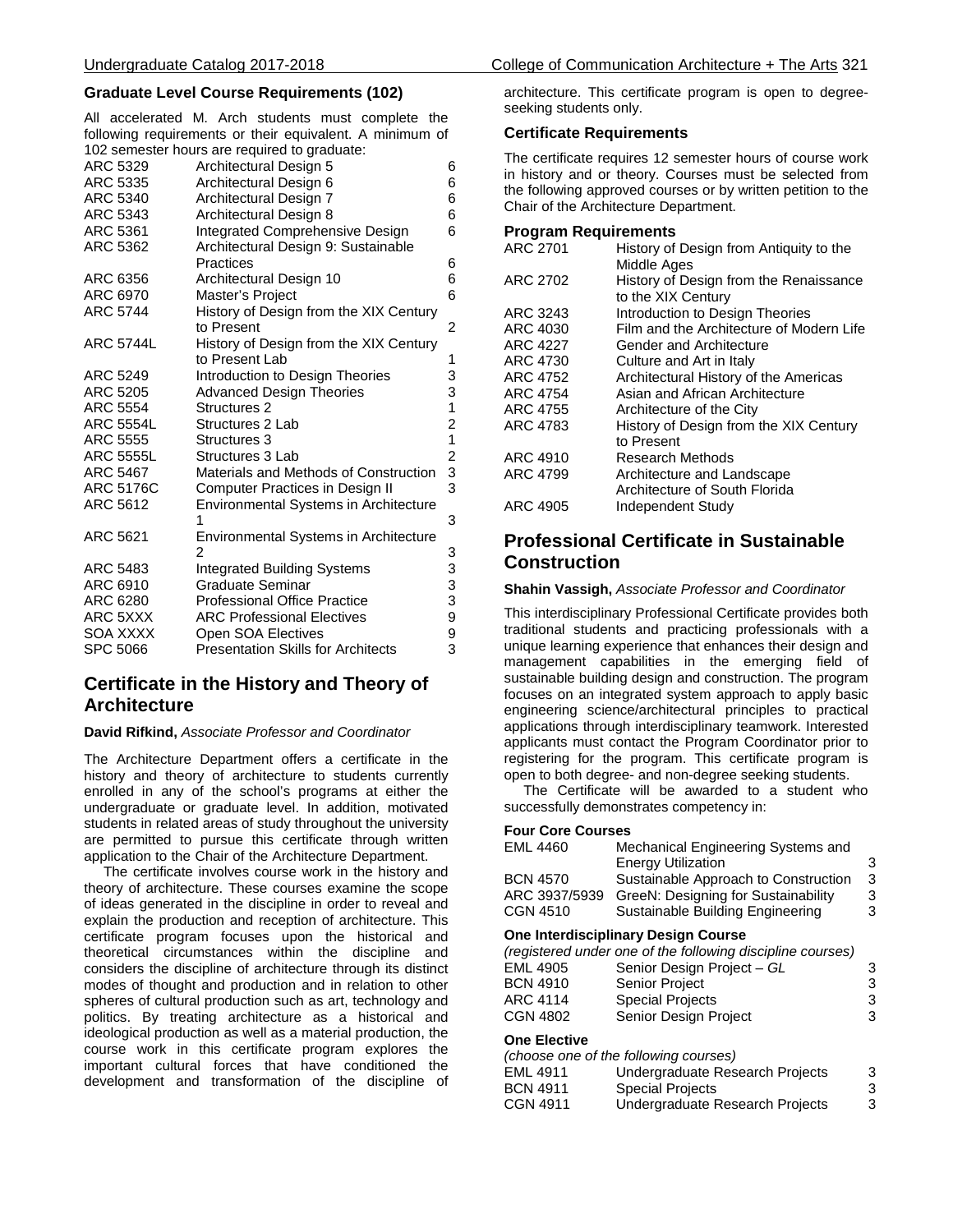ARC 3622/5623 Design Ecology and Technology 3 IND 4627/5628 Sustainable Interior Design Practices 3

**NOTE:** The program is co-listed in the undergraduate program catalogs under both College of Engineering and Computing and College of Architecture and The Arts.

#### **Course Descriptions Definition of Prefixes**

ARC-Architecture; HUM-Humanities

F-Fall semester offering; S-Spring semester offering; SS-Summer semester offering.

Courses that meet the University's Global Learning requirement are identified as GL.

**ARC 1001 Introduction to Design (3).** A practical introduction to the professional, technical, and aesthetic aspects of architecture, interior design, landscape architecture, and environmental and urban systems.

**ARC 1131 Design Graphics I (2).** An introduction to the development of graphic skills for the conception and communication of design ideas. Subject areas emphasize orthographic and presentation techniques. Corequisite: ARC 1301. (F)

**ARC 1132 Design Graphics II (2).** A continuation of Design Graphics I with the exploration of broader graphic tools of conceptual representation. Subject areas emphasize computer graphics and multiple media. Prerequisite: ARC 1131. Corequisite: ARC 1302 (S)

**ARC 1171 Introduction to Computer Applications in Design 1 (3).** A practical exploration to introductory computer applications appropriate to design disciplines.

**ARC 1172 Introduction to Computer Applications in Design 2 (3).** A continuation of introduction to computer applications in Design 1 with a broader exploration of introductory computer applications appropriate to design disciplines.

**ARC 1190 Portfolio Design 1 (3).** An introduction to creating, binding and reproducing graphic materials for presentation.

**ARC 1191 Portfolio Design 2 (3).** The second course in Portfolio Design. Students will develop their own portfolios using a variety of techniques. Prerequisite: Portfolio Design 1.

**ARC 1213 Design Concepts 2 (3).** A continuation of Design Concepts 1 with a broader exploration design principles, environmental and human factors, as well as the examination of design ideas.

**ARC 1244 Introduction to Design 2 (3).** A continuation of Introduction to Design 1 with broader explorations of professional, technical, and aesthetic aspects of architecture, interior design, landscape architecture, and urban systems. Prerequisite: ARC 1001.

**ARC 1301 Design Studio 1 (4).** An introduction to concepts, fundamental design elements, and systems of order that inform two and three-dimensional design. Corequisite: ARC 2701. (F)

**ARC 1302 Design Studio 2 (4).** A continuation of Design 1 (ARC 1301). An introduction to principles of proportion

and scale with an emphasis on the relationship between the body and three dimensional space. The design process is emphasized. Prerequisites: ARC 1131, ARC 2701. Corequisite: ARC 2702. (S)

**ARC 1461 Materials and Methods of Design (3).** An introduction to materials and methods. In this course properties of materials and performance in a variety of light building, interior and environmental assemblies are explored. (F)

**ARC 1930 Special Topics/Architectural Design I (4).** An introduction to the basic perceptual, social, cultural, environmental and technical issues of architectural design. Basic architectural design projects.

**ARC 2210 Design Concepts (3).** Introduction to principles of design and perception, study of user's need for relationship with environmental and human factors. Examination of design ideas and their development. (S)

**ARC 2303 Design Studio 3 (4).** A continuation of Design Studio 2. Site, social, cultural and environmental issues are the generator for design projects with repetitive spatial and programmatic issues. Prerequisites: ARC 1302, ARC 1132, ARC 2702. Corequisites: ARC 1461, ARC 4058. (F)

**ARC 2304 Design Studio 4 (4).** A continuation of Design Studio 3. Structure, material, design details, human factors and interior architecture are explored for small scale infill urban buildings project. Prerequisite: ARC 4058. Corequisite: ARC 4586. (S)

**ARC 2701 History of Design from Antiquity to the Middle Ages (3).** Survey of architectural, interior, and landscape design from antiquity to the Middle Ages, including western and non-western traditions. Critical reading and writing course. (F)

**ARC 2702 History of Design from the Renaissance to the XIX Century (3).** Survey of architectural, interior, and landscape design from the Renaissance to the XIX century, including Western and non-Western traditions. Critical reading and writing course. (S)

**ARC 2931 Architectural Design 2 (4).** Proportioning systems for architecture students stressing the understanding of human proportions in a threedimensional space research on modulating techniques and integration of interior and exterior spaces. Prerequisite: ARC 1930.

**ARC 3031 Miami in Film (3).** How the natural and built environment of South Florida is portrayed in films.

**ARC 3057 Computer Graphics in Design (3).** An intensive hands-on introduction to software for processing text and graphics, as it relates to the field of graphic design. Various computer applications in design. Prerequisite: CGS 2060.

**ARC 3181 Digital Fabrication (3).** This course considers digital design and fabrication methodologies and techniques in architecture with an emphasis upon the use of laser cutting, CNC milling and 3d printing. Prerequisite: ARC 4058.

**ARC 3182 Design and the Virtual Environment (3).** Implementation of real-time, three-dimensional virtual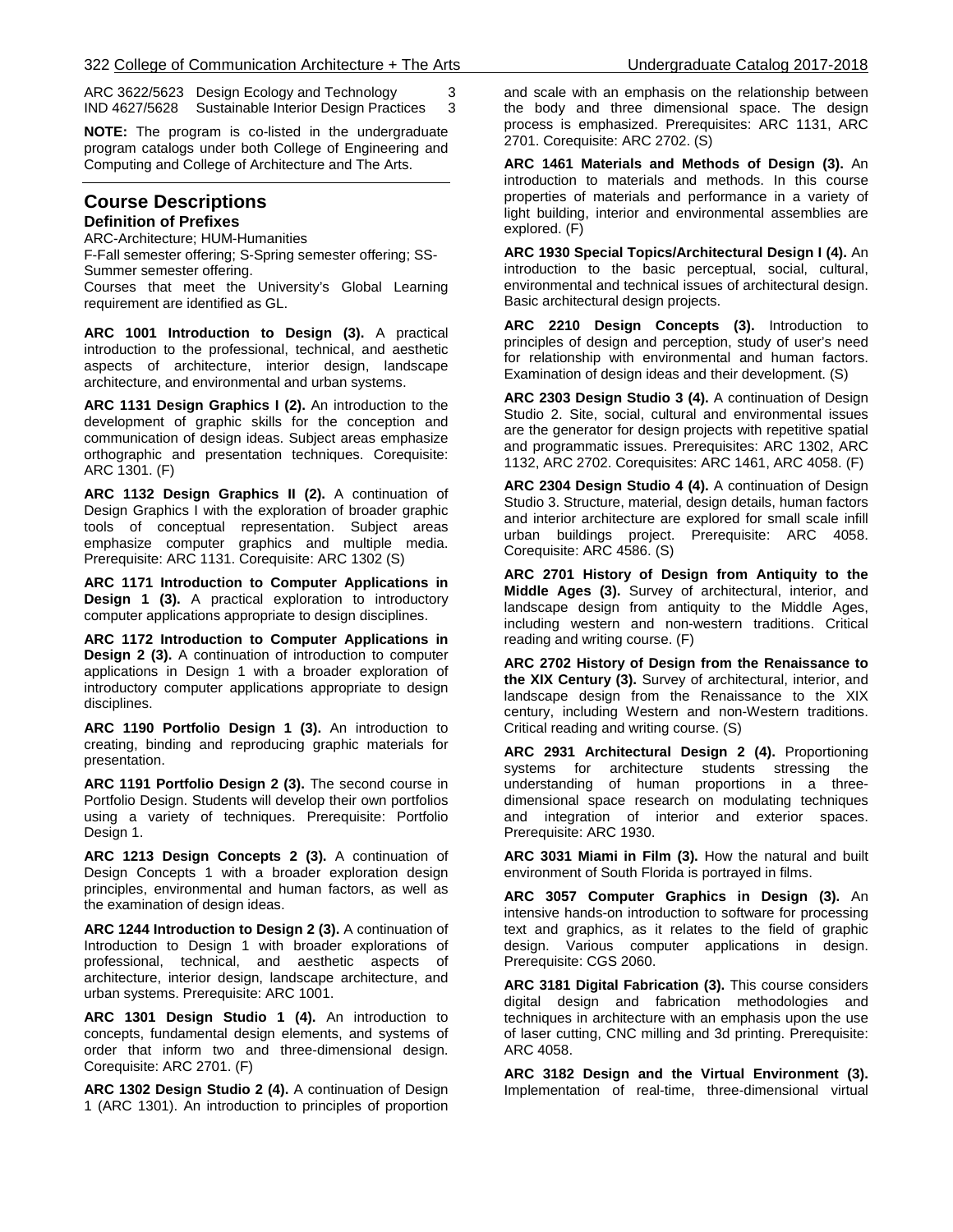reality technology into existing and proposed design works.

**ARC 3192 Design Presentation Graphics (3).** Exploration of design presentation techniques and portfolio design through the use of digital photography, digital illustration, desk top publishing and web page.

**ARC 3220 Case Studies in Architecture (3).** This course explores the vast array of decisions that create the architectural experience of outstanding built works.

**ARC 3243 Introduction to Design Theories (3).**  Introduction to the environmental parameters, morphological concepts and ideological principles that generate form and meaning in architecture and landscape architecture. Prerequisites: ARC 2701 and ARC 2702. (F)

**ARC 3310 Building Information Modeling (3).** This course will familiarize students with numerous foundational concepts such as parametric modeling, assembly modeling, associativity generative and interactive drafting.

**ARC 3380 Architecture and the Performing Arts (3).** This seminar will consider what architects might learn from the performing arts, particularly how stagecraft can inform design for social spaces in the city.

**ARC 3390 Urban Vertical Surface (3).** The study of buildings' vertical surfaces will focus on analyzing the mechanisms of surfaces: wall section, the bay, frame, grid and their transformations.

**ARC 3463 Materials and Methods of Construction 2 (3).** A study of the types of construction and materials used in building interiors. How materials are properly installed and inspected, including the use of special equipment, in accordance to drawings, specifications, codes, standards, and agencies' recommendations. Prerequisite: ARC 1461. (S)

**ARC 3485 Architectural Installations (3).** During this course we will examine the traces of history of architectural fabrications and its relations to the visual arts, media, and technology.

**ARC 3622 Design Ecology and Technology (3).** This course explores the environmental impact of design decisions, their philosophical underpinnings and the role played by technology.

**ARC 3741 Urban Architecture and the 20th Century (3).** This course will examine debates on urban architecture surrounding the rise of Modernism in the 1920s and will follow those lines of thought into current discussion of architectural design in cities.

**ARC 3775 Modern Architecture - Projects and Polemics (3).** This seminar focuses on close readings of primary sources drawn from key works of architectural theory. The course also explores key historical text, architectural theory and criticism. Prerequisite: ARC 4783.

**ARC 3797 Hotels: Miami and La Habana at Mid-Century (3).** A study of mid-century modern hotels constructed in Miami/Miami Beach, Florida and La Habana, Cuba, just prior to the Cuban revolution.

**ARC 3905 Solar Decathlon (3).** Research based course to develop the architectural and engineering concepts for the solar decathlon house.

**ARC 3919 Architectural Research Methods (3).** Survey of research methods applicable to the study of the cultural, spatial, material and aesthetic implications of architecture. The emphasis of the course is on involvement in original research. (F)

**ARC 3932 Special Topics Design Studio (4).** An architectural design studio based on a particular aspect of architectural design under the direction of appropriate faculty.

**ARC 3934 Special Topics (3).** Coursework on a particular aspect of architecture under the direction of faculty in a classroom format.

**ARC 3937 GreeN: Designing for Sustainability (3).** This course will review established and emerging principles of sustainable design/construction and test strategies for their implementation in design practice. Prerequisite: Upper division standing.

**ARC 4030 Film and the Architecture of Modern Life (3).**  Critical overview of social and spatial implications of film on architecture and design over the course of the 20th century.

**ARC 4058 Fundamentals of Digital Design (3).**  Introduction to two dimensional and three dimensional computer-aided design. Focus upon skill and knowledge creation through the analysis and representation of casestudies. (F,S,SS)

**ARC 4114 Special Projects (3).** Will focus on the development of adequate drawing skills in relationship to the understanding of a building and a site through sketching, graphic analysis, measured drawings, rendering and presentation. The course consists of site visits and workshops.

**ARC 4173 3D Computer Modeling (3).** This course will explore computer modeling in architecture. Prerequisite: Program approval.

**ARC 4174 Computer Rendering in Architecture (3).** This course will explore three-dimensional rendering in architecture. Prerequisite: Program approval.

**ARC 4183 Architecture and the Virtual Environment (3).** Implementation of virtual reality technology in architectural representations of existing and proposed built environments for presentation and design research. Prerequisites: ARC 4173 and ARC 4174.

**ARC 4185 Interactive Media (3).** Presentation of digital images through an interactive and animated interface online or offline, as well as exploration of ideologies of interactive media.

**ARC 4188 Visual Effects (3).** Introduction of digital video and audio post-production techniques that add sound, text and visual effects to animations, as well as exploration of ideologies of digital animation.

**ARC 4227 Gender and Architecture (3).** A theoretical, visual and professional exploration of women's and men's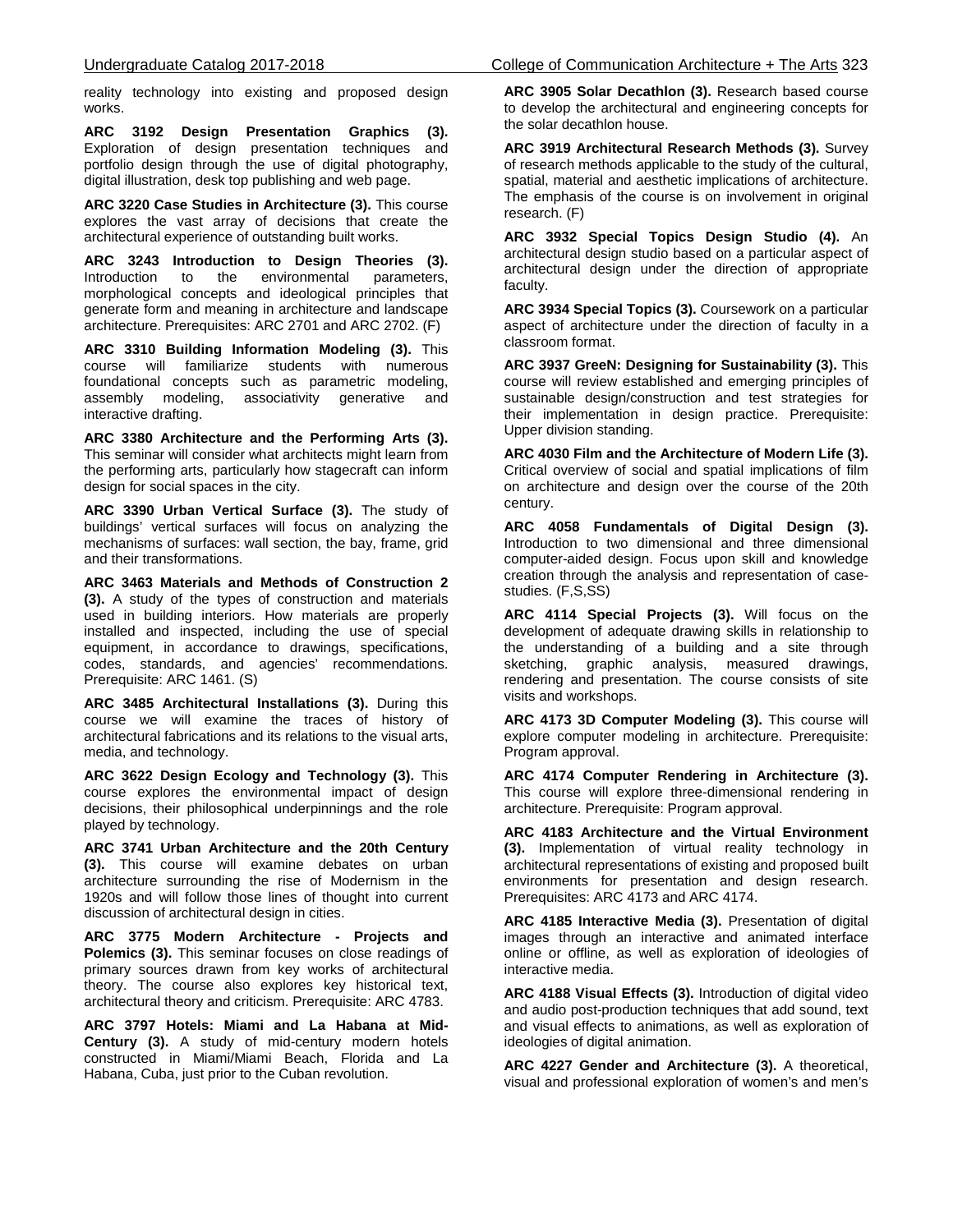roles, identities, and histories in public and private built environments.

**ARC 4270C Professional Office Practice (3).** Assignments in office administration, negotiation of contracts, fee structure, professional ethics, client and public relations. Business organization, procedure scheduling and task allocation within design professional practices. Prerequisite: Senior standing. (F)

**ARC 4320 Architectural Design 5 (4).** Integration of structure and construction techniques in the production of a small to mid-sized public project that incorporates basic consideration of site, structure, materials and assembly systems. Prerequisites: Admission to the major, ARC 2304, ARC 4586.

**ARC 4321 Architectural Design 6 (4).** Focus upon architectural housing typologies and related issues of inhabitation. Spatial, structural and assembly systems and circulation issues specific to housing as well as context are presented. Prerequisites: Admission to the major, ARC 4320, ARC 3243. Corequisite: ARC 3463.

**ARC 4322 Architectural Design 7 (4).** A flexible framework for appropriate investigations of complex spatial, programmatic, contextual, constructional, or ethical involved in the architectural design process. Prerequisites: ARC 4321, ARC 4553.

**ARC 4323 Architectural Design 8 (4).** A continuation of Design 7 with investigations of complex spatial, programmatic, contextual, constructional, or ethical issues involved in the architectural design process. Prerequisites: ARC 4321, ARC 4553.

**ARC 4553 Structural Design 1 (1).** Investigation of structural materials, connections and details as outlined by appropriate codes and specifications for conducting analysis and design of structures under gravity loads. Prerequisites: ARC 4586 or BCN 2402, and PHY 2053, and MAC 2233 or MAC 1114 or MAC 1147. (SS)

**ARC 4553L Structural Design 1 Lab (2).** This lab will provide a venue for application and experimentation with basic structural concepts for designing wood and steel buildings. Prerequisites: ARC 4586 and PHY 2053 and MAC 2233 or MAC 1114 or MAC 1147. Corequisite: ARC 4553.

**ARC 4586 Structures 1 (1).** Through the study of statics and strength of materials this course provides a scientific basis for understanding structural systems behavior. Completion of ARC 2580 will meet this course requirement. Prerequisites: PHY 2053 and MAC 2233 or MAC 1114 or MAC 1147. (S)

**ARC 4586L Structures 1 Lab (2).** The lab sessions will supplement lectures through additional practice and hands-on problems designed to enhance the application of structural concepts. Completion of ARC 2580 meets requirement.

**ARC 4696 Basic Utilities and Housing (3).** The study of the importance of basic utilities (such as roads, sewer and water supply systems) in housing planning and construction. A relative cost analysis. Health problems and sociological effects of lack of basic utilities. Innovative concepts to incorporate basic utilities to all housing

projects in developing countries. Prerequisite: Permission of the instructor.

**ARC 4730 Culture and Art in Italy (3).** Course describes the evolution of culture and aesthetics and their immediate relationship with the creation of these works. Consists of site visits and class lectures.

**ARC 4752 Architectural History of the Americas (3).**  Historical analysis of the development of built forms and styles in tropical and subtropical Americas. Investigating its socio-political and artistic context. Prerequisite: ARC 2701.

**ARC 4754 Asian and African Architecture (3).** This course is a comprehensive study of architectural forms, styles, and construction techniques in Asia and Africa. Prerequisites: ARC 4783, ARC 2702.

**ARC 4755 The Architecture of the City (3).** To analyze the layering that composes urban form and to offer a basis of historical and theoretical information in order to take advantage of particular experience. Different periods of urban history are presented.

**ARC 4783 History of Design from the XIX Century to Present (2).** Survey of architecture, interior architecture, and landscape architecture from the XIX century to the present, including western and non-western traditions. This is a critical reading and writing course. Corequisite: ARC 4783L. (F)

**ARC 4783L History of Design from the XIX Century to Present Lab (1).** Laboratory section for ARC 4738. Reading and discussion for course texts and writing assignment. Laboratory work in conjunction with the set lab. Prerequisites: ARC 2701, ARC 2702. Corequisite: ARC 4783.

**ARC 4796 Social History of the Built Form (3).** The art of urbanism, its roots in society, its techniques and aesthetics. Latest trends and theories. Real urbanism, the appropriate contemporary process to achieve the recovery of place in our society.

**ARC 4799 The Architecture and Landscape Architecture of South Florida (3).** Overview of the natural resources, cultural traditions and architectural precedents which have fomented the regionalist architecture and landscape architecture of South Florida. Prerequisite: Program approval. (SS)

**ARC 4905 Independent Study (1-5).** Specialized individual studies under supervision of faculty advisor. Consent of faculty advisor required. Prerequisite: Departmental approval. (F,S,SS)

**ARC 4910 Research Methods (3).** Survey of architectural research methods that use primary and secondary sources and materials to study historical and contemporary issues involved in the built environment. Prerequisite: ARC 2304. (F)

**ARC 4940 Architecture Internship (3).** Advanced issues in architecture practice learned through work experience with licensed professionals. Prerequisite: ARC 4321.

**ARC 5035 Film and the Architecture of Modern Life (3).**  Critical overview of social and spatial implications of film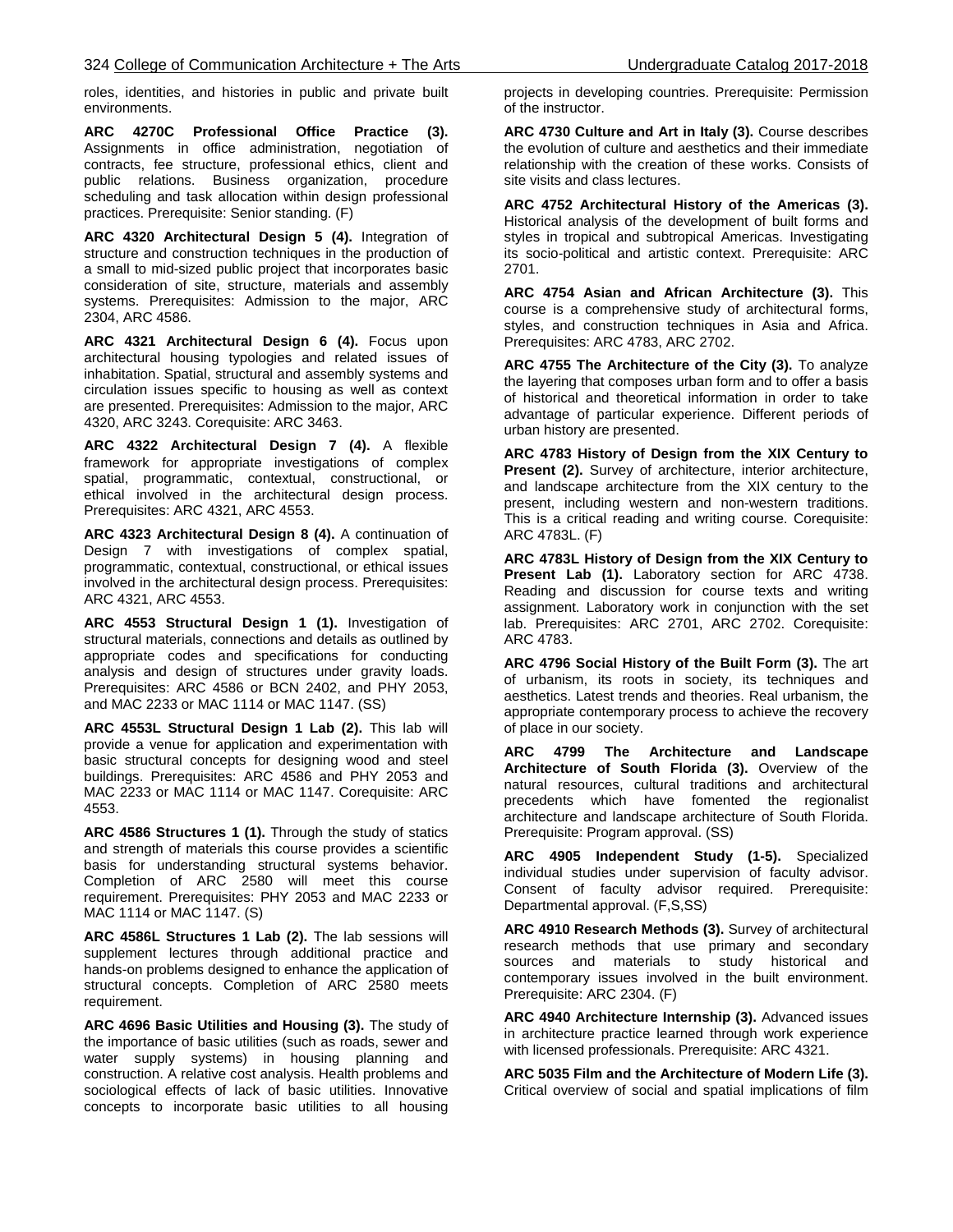on architecture and design over the course of the 20th century.

**ARC 5036 Miami in Film (3).** How the natural and built environment of South Florida is portrayed in films.

**ARC 5037 Architecture and Video Media (3).** This course will examine intersections between architecture and video media from critical historical and contemporary perspectives.

**ARC 5075 Formative Studio (6).** Introduction to concept development, spatial expression, and representational techniques in architecture. (F)

**ARC 5076 Formative Studio 2 (6).** A continuation of architectural design investigations begun in Formative Studio. Prerequisite: ARC 5075. (S)

**ARC 5077 Formative Studio 3 (6).** An architectural design studio that builds upon concepts and approaches presented in Formative Studio and Formative Studio 2. Prerequisite: ARC 5076.

**ARC 5165 Graduate Digital Fabrication (3).** This course considers digital design and fabrication methodologies and techniques in architecture with an emphasis upon the use of laser cutting, cnc milling and 3d printing at the graduate level. Prerequisite: ARC 4058.

**ARC 5175 Contemporary Digital Strategies (3).** Study of advanced digital techniques as generative tools for design and representation. Focus on surface and spatial modeling and parametric relationships. Prerequisites: ARC 4058, ARC 5176.

**ARC 5176C Computer Practices in Design II (3).** Advanced study in concepts, issues and methods in computer-aided architectural design. Prerequisites: ARC 4058 or equivalent. Corequisite: ARC 5362.

**ARC 5177 Topology and Performance (3).** Exploration of the relationship between form and performance through the use of animation and scripting techniques. Prerequisite: Program approval.

**ARC 5184 Architecture and the Virtual Environment (3).** Implementation of virtual reality technology in architectural representations of existing and proposed built environments for presentation and design research. Prerequisites: ARC 4173, ARC 4174.

**ARC 5186 Interactive Media (3).** Presentation of digital images through an interactive and animated interface online or offline, as well as exploration of ideologies of interactive media.

**ARC 5189 Visual Effects (3).** Introduction of digital video and audio post-production techniques that add sound, text and visual effects to animations, as well as exploration of ideologies of digital animation.

**ARC 5193 Design Presentation Graphics (3).**  Exploration of design presentation techniques and portfolio design through the use of digital photography, digital illustration, desk top publishing and web page.

**ARC 5205 Advanced Design Theories (3).** This seminar analyzes Western and non-Western examples of critical ideology through the investigation of key historical moments and current architectural theory and practice. (F)

**ARC 5249 Introduction to Design Theories (3).**  environmental morphological concepts and ideological principles that generate form and meaning in architecture. Explorations of related spheres of cultural production will also be explored in lectures, readings, and student assignments. Corequisite: ARC 5075.

**ARC 5311 Building Information Modeling (3).** This course will familiarize students with numerous foundational concepts such as parametric modeling,<br>assembly modeling, associativity generative and assembly modeling, associativity generative and interactive drafting.

**ARC 5329 Architectural Design 5 (6).** Integration of structure and construction techniques in the production of a small to mid-sized public project that incorporates site considerations, materials and structure. Prerequisites: ARC 2304, ARC 4586 and admission to the major. (F)

**ARC 5335 Architectural Design 6 (6).** This studio focuses on housing and related components including the repetitive spatial and structural elements, circulation and contextual considerations. Prerequisites: ARC 3243, BCN 4561. (S)

**ARC 5340 Architectural Design 7 (6).** A flexible framework for appropriate investigations of complex spatial, programmatic, contextual, constructional and ethical issues involved in design projects. Course content varies with instructor. Prerequisites: ARC 4553, ARC 3463. (F,S,SS)

**ARC 5343 Architectural Design 8 (6).** Architectural design explorations of site, building codes, community objectives will be undertaken through individual programming, process and design initiatives for a complex building project. (F,S)

**ARC 5361 Integrated Comprehensive Design (6).** Exploration of arch systems; structural, environmental, lifesafety, assembly and enclosure on building form, content and expression. Students will assess and integrate systems into the design process. Corequisite: ARC 5483. (F,SS)

**ARC 5362 Architectural Design 9: Sustainable Practices (6).** Architectural projects of medium scale. Exploration and application of sustainable practices emphasizing relation of site and environmental issues to architectural production and design methodology. Prerequisites: Graduate standing and ARC 5361. (S)

**ARC 5370 Urban Development 1 (3).** Introduction to the planning and management of urban development projects.

**ARC 5371 Urban Development 2 (3).** Advanced planning and management of urban development projects. Prerequisite: ARC 5370.

**ARC 5381 Architecture and the Performing Arts (3).** This seminar will consider what architects might learn from the performing arts, particularly how stagecraft can inform design for social spaces in the city.

**ARC 5392 Urban Vertical Surface (3).** Analysis of the mechanisms of surfaces: wall section, the bay, frame, grid, and their transformations.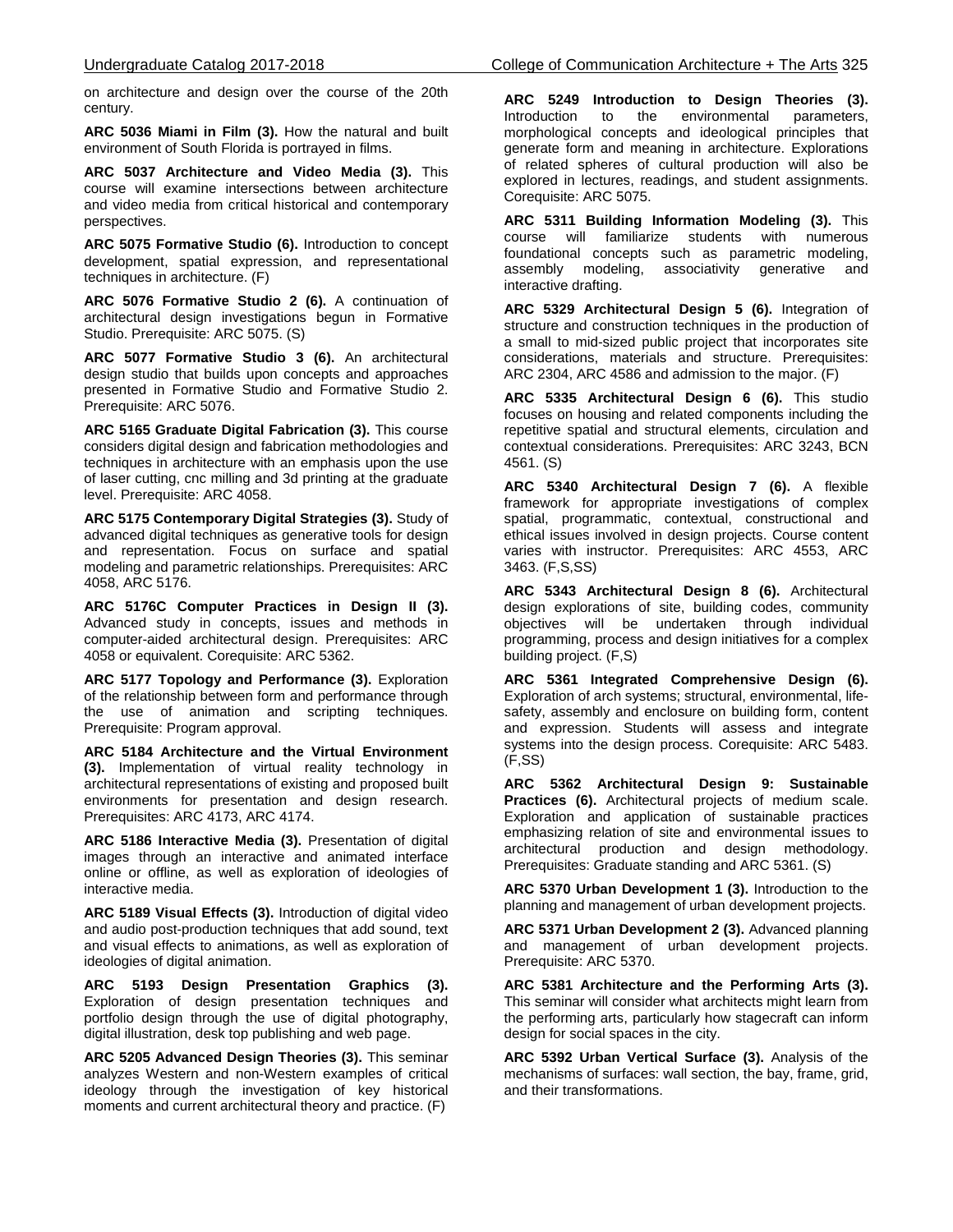**ARC 5396 Case Studies in Architecture (3).** The course explores the vast array of decisions that create the architectural experience of outstanding built works.

**ARC 5467 Materials and Methods of Construction (3).**  Study of the types of construction and materials used in institutional, residential, and office building assemblies. How materials are installed and inspected, including the use of special equipment. Explorations of the theories and histories of construction will be explored.

**ARC 5483 Integrated Building Systems (3).** Exploration of arch systems integration and specifications in design and construction processes; structural, environmental, lifesafety, assembly and enclosure systems are included. Corequisite: ARC 5361. (F)

**ARC 5486 Architectural Installations (3).** This course will examine the traces of history of architectural fabrications and its relations to the visual arts, media, and technology.

**ARC 5554 Structures 2 (1).** This is the second course in the structures sequence and will introduce fundamentals of structural analysis and design for timber and steel buildings using quantitative process. Prerequisites: ARC 2580 or ARC 5582 or ARC 4586.

**ARC 5554L Structures 2 Lab (2).** The lab sessions will supplement lectures through additional practice and hands-on exercise problems that are designed to enhance the application of structural concepts. Prerequisites: ARC 2580 or ARC 4586 or ARC 5582. Corequisite: ARC 5554.

**ARC 5555 Structures 3 (1).** This is the third course in the structures sequence. It is focused on analysis and design of reinforced concrete structures and lateral resistive systems. Prerequisite: ARC 5554.

**ARC 5555L Structures 3 Lab (2).** The lab sessions will supplement lectures through additional practice and hands-on problems that are designed to enhance the application of structural concepts. Prerequisite: ARC 5554. Corequisite: ARC 5555.

**ARC 5582 Structures 1 (1).** Through the study of statics and strength of materials this course provides a scientific basis for understanding structural systems behavior. Prerequisites: PHY 2053 and MAC 2233 or MAC 1114 or MAC 1147.

**ARC 5582L Structures 1 Lab (2).** The lab sessions will supplement lectures through additional practice and hands-on problems that are designed to enhance the application of structural concepts. Prerequisites: PHY 2053 and MAC 2233 or MAC 1114 or MAC 1147. Corequisite: ARC 5582.

**ARC 5612 Environmental Systems in Architecture 1 (3).** This course considers thermal, electrical, mechanical and conveyance systems and their integration in the architectural design process. Prerequisite: ARC 2304.

**ARC 5621 Environmental Systems in Architecture 2 (3).** This course considers the role of acoustic and luminous behaviors in architecture and the architectural design process. Topics including daylighting, artificial lighting, electrical systems and acoustics. Prerequisite: ARC 2304.

**ARC 5623 Design Ecology and Technology (3).** This course explores the environmental impact of design decisions, their philosophical underpinnings and the role played by technology.

**ARC 5711 History of Design Antiquity to Middle-Ages (3).** Survey of architectural, interior, and landscape design from antiquity to the middle ages, including Western and non-Western traditions. Explorations of related and causal ideologies will be covered in lectures, readings, and student assignments. Corequisite: ARC 5075.

**ARC 5733 History of Design Renaissance to XIX Century (3).** Survey of architectural, interior, and landscape design from the Renaissance to the nineteenth century, including Western and non-Western traditions. Explorations of related and causal ideologies will be covered in lectures, readings, and student assignments. Corequisite: ARC 5076.

**ARC 5734 Culture and Art in Italy (3).** Course describes the evolution of culture and aesthetics and their immediate relationship with the creation of these works. Consists of site visits and class lectures. Additional readings and project for graduate students.

**ARC 5744 History of Design from the XIX Century to Present (2).** Survey and advanced analysis of architecture, interior architecture, and landscape architecture from the XIX century to the present, including western and non-western traditions. Explorations of related and causal ideologies will be covered in lecture. Corequisite: ARC 5744L.

**ARC 5744L History of Design from the XIX Century to Present Lab (1).** Laboratory section for ARC 5744. Reading and discussion of course texts and writing assignment. Laboratory work in conjunction with set lab. Prerequisites: ARC 2701, ARC 2702. Corequisite: ARC 5744.

**ARC 5745 Urban Architecture and the 20th Century (3).** The course will examine debates on urban architecture surrounding the rise of Modernism in the 1920s and will follow those lines of thought into current discussions of architectural design in cities.

**ARC 5750 Architectural History of the Americas (3).**  Historical analysis of the development of built forms and styles in tropical and subtropical Americas, investigating its socio-political and artistic context. Prerequisite: Program approval.

**ARC 5756 The Architecture of the City (3).** To analyze the layering that composes Rome's urban form and to offer a necessary basis of historical and theoretical information in order to take advantage of the Roman experience. Different periods of history of Rome are presented in lectures and site visits. Additional readings and projects.

**ARC 5770 Historiographic Methods in Architecture (3).** Seminar course designed to introduce graduate students to historiographic methodologies in architecture through close readings of key texts. Prerequisite: Graduate standing.

**ARC 5776 Modern Architecture - Projects and Polemics (3).** This seminar focuses on close readings of